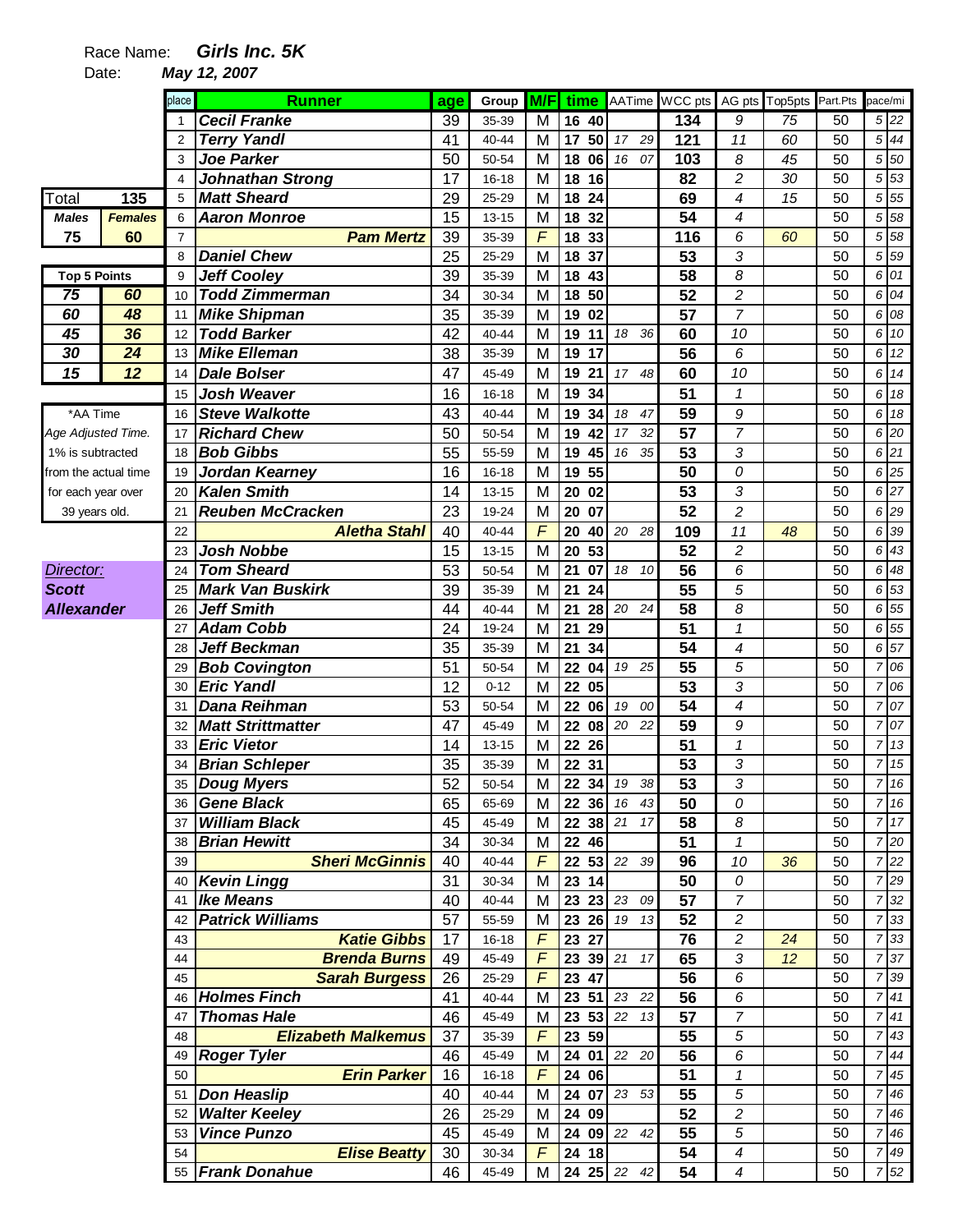## Race Name: **Girls Inc. 5K**

Date: **May 12, 2007** 

| place | <b>Runner</b>             | age              | Group     | M/F            | time     |          | AATime WCC pts  |                | AG pts Top5pts | Part.Pts | pace/mi          |                    |
|-------|---------------------------|------------------|-----------|----------------|----------|----------|-----------------|----------------|----------------|----------|------------------|--------------------|
| 56    | <b>Rick Niersbach</b>     | 54               | 50-54     | M              | 24 45    | 21<br>02 | 52              | $\overline{c}$ |                | 50       | $\overline{7}$   | 58                 |
| 57    | <b>Bob Wood</b>           | 57               | 55-59     | M              | 24<br>48 | 20<br>20 | 51              | 1              |                | 50       | $\overline{7}$   | 59                 |
| 58    | <b>Bill Collins</b>       | 62               | 60-64     | M              | 52<br>24 | 19<br>09 | 54              | 4              |                | 50       | 8                | 00                 |
| 59    | <b>George Stallings</b>   | 58               | 55-59     | M              | 25<br>10 | 20<br>23 | 50              | 0              |                | 50       | 8                | 06                 |
| 60    | <b>Dennis Mann</b>        | 63               | 60-64     | M              | 25<br>25 | 19<br>19 | 53              | 3              |                | 50       | 8                | 11                 |
| 61    | <b>Michelle Dafler</b>    | 29               | 25-29     | $\mathsf{F}$   | 25<br>27 |          | 55              | 5              |                | 50       | 8                | 12                 |
| 62    | <b>Don Smith</b>          | 61               | 60-64     | M              | 25<br>49 | 20<br>08 | 52              | 2              |                | 50       | 8                | 19                 |
| 63    | Jodi Fegler               | 37               | 35-39     | $\mathsf{F}$   | 58<br>25 |          | 54              | 4              |                | 50       | 8                | 21                 |
| 64    | <b>Tavis Rieler</b>       | 27               | 25-29     | M              | 26<br>07 |          | 51              | $\mathbf{1}$   |                | 50       | 8                | 24                 |
| 65    | <b>Mike McIntosh</b>      | 48               | 45-49     | M              | 26<br>09 | 23<br>48 | 53              | 3              |                | 50       | 8                | 25                 |
| 66    | <b>Heather Johnson</b>    | 20               | 19-24     | F              | 22<br>26 |          | 52              | $\overline{c}$ |                | 50       | 8                | 29                 |
| 67    | <b>Kevin Shelley</b>      | 41               | 40-44     | M              | 26<br>39 | 26<br>07 | 54              | 4              |                | 50       | 8                | 35                 |
| 68    | <b>Thomas Schamel</b>     | 10               | $0 - 12$  | M              | 47<br>26 |          | 52              | 2              |                | 50       | 8                | 37                 |
| 69    | <b>Tom Schamel</b>        | 36               | 35-39     | M              | 26<br>48 |          | 52              | $\overline{c}$ |                | 50       | 8                | 38                 |
| 70    | <b>Melanie Neale</b>      | 15               | $13 - 15$ | F              | 56<br>26 |          | 50              | 0              |                | 50       | 8                | 40                 |
| 71    | <b>Steve Lair</b>         | 40               | 40-44     | M              | 59<br>26 | 26<br>43 | 53              | 3              |                | 50       | 8                | 41                 |
| 72    | <b>Duane Locker</b>       | 60               | 60-64     | M              | 27<br>07 | 21<br>25 | $\overline{51}$ | $\mathbf 1$    |                | 50       | 8                | 44                 |
| 73    | <b>David Wetzel</b>       | 48               | 45-49     | M              | 27<br>13 | 24<br>46 | 52              | $\overline{c}$ |                | 50       | 8                | 46                 |
| 74    | <b>Greg Kurtz</b>         | 50               | 50-54     | M              | 27<br>13 | 24<br>13 | 51              | $\mathbf{1}$   |                | 50       | 8                | 46                 |
| 75    | <b>Shannon Vatter</b>     | 39               | 35-39     | $\mathsf{F}$   | 31<br>27 |          | 53              | 3              |                | 50       | 8                | 51                 |
| 76    | <b>Jim Meeks</b>          | $\overline{35}$  | 35-39     | M              | 49<br>27 |          | 51              | $\mathbf{1}$   |                | 50       | 8                | 57                 |
| 77    | <b>Morgan Spivey</b>      | 13               | $13 - 15$ | M              | 08<br>28 |          | 50              | 0              |                | 50       | 9                | 03                 |
| 78    | <b>Sarah Lewellen</b>     | 12               | $0 - 12$  | F              | 28<br>11 |          | 63              | 13             |                | 50       | 9                | 04                 |
| 79    | <b>Judy Pierce</b>        | 45               | 45-49     | F              | 13<br>28 | 26<br>31 | 52              | $\overline{c}$ |                | 50       | 9                | 05                 |
| 80    | <b>Kayli Burke</b>        | 11               | $0 - 12$  | F              | 28<br>19 |          | 62              | 12             |                | 50       | 9                | 07                 |
| 81    | <b>Steve Ellison</b>      | 43               | 40-44     | M              | 28<br>31 | 27<br>23 | 52              | 2              |                | 50       | 9                | 11                 |
| 82    | <b>Tonya Burroughs</b>    | 20               | 19-24     | $\mathsf{F}$   | 28<br>40 |          | 51              | $\mathbf{1}$   |                | 50       | 9                | 14                 |
| 83    | <b>Melanie McDaniel</b>   | 42               | 40-44     | $\overline{F}$ | 28<br>41 | 27<br>49 | 59              | 9              |                | 50       | 9                | 14                 |
| 84    | <b>Lori Bolser</b>        | 35               | 35-39     | $\overline{F}$ | 43<br>28 |          | 52              | $\overline{c}$ |                | 50       | 9                | 15                 |
| 85    | <b>Lisa Hacker</b>        | 41               | 40-44     | $\overline{F}$ | 28<br>44 | 28<br>10 | 58              | 8              |                | 50       | 9                | 15                 |
| 86    | <b>Richard Bolser</b>     | 38               | 35-39     | M              | 28 45    |          | 50              | 0              |                | 50       | 9                | 15                 |
| 87    | <b>Angie Shipman</b>      | 34               | 30-34     | F              | 57<br>28 |          | 53              | 3              |                | 50       | 9                | 19                 |
| 88    | <b>Sabrina Patterson</b>  | 22               | 19-24     | $\mathsf{F}$   | 29<br>25 |          | 50              | 0              |                | 50       | 9                | 28                 |
| 89    | <b>Ann Gibbs</b>          | 48               | 45-49     | F              | 29<br>27 | 26<br>48 | 51              | 1              |                | 50       | 9                | 29                 |
| 90    | <b>Evan Ward</b>          | 19               | 19-24     | M              | 29 44    |          | 50              | 0              |                | 50       |                  | $9 \overline{)34}$ |
| 91    | <b>Hayley Rogers</b>      | 11               | $0 - 12$  | F              | 29 48    |          | 61              | 11             |                | 50       | 9                | 36                 |
| 92    | <b>Leslie Rogers</b>      | 31               | 30-34     | F              | 29<br>49 |          | 52              | 2              |                | 50       | 9                | 36                 |
| 93    | <b>Kara Newman</b>        | 26               | 25-29     | F              | 52<br>29 |          | 54              | 4              |                | 50       | 9                | 37                 |
| 94    | <b>Amy Decker</b>         | 41               | 40-44     | F              | 29<br>54 | 29<br>18 | 57              | 7              |                | 50       | 9                | 37                 |
| 95    | <b>Lori Watson</b>        | 29               | 25-29     | F              | 04<br>30 |          | 53              | 3              |                | 50       | $\boldsymbol{9}$ | 41                 |
| 96    | <b>Alexa Lingg</b>        | 11               | $0 - 12$  | $\overline{F}$ | 30 15    |          | 60              | 10             |                | 50       |                  | 9 44               |
| 97    | <b>Danielle Dafler</b>    | 12               | $0 - 12$  | $\overline{F}$ | 30 25    |          | 59              | 9              |                | 50       |                  | 9 47               |
| 98    | <b>Jared Miller</b>       | 12               | $0 - 12$  | M              | 30 26    |          | 51              | $\mathbf{1}$   |                | 50       | 9                | 48                 |
| 99    | <b>Sami Decker</b>        | 11               | $0 - 12$  | F              | 31<br>06 |          | 58              | 8              |                | 50       |                  | 10 01              |
| 100   | <b>Lindsey Boatright</b>  | 27               | 25-29     | F              | 31<br>40 |          | 52              | $\overline{c}$ |                | 50       | 10               | 12                 |
| 101   | <b>Megan Hoffman</b>      | 25               | 25-29     | F              | 40<br>31 |          | 51              | $\mathbf 1$    |                | 50       | 10               | 12                 |
| 102   | <b>Mark Ward</b>          | 45               | 45-49     | M              | 27<br>32 | 30<br>30 | 51              | $\mathbf{1}$   |                | 50       |                  | 10 27              |
| 103   | <b>Elizabeth Burdette</b> | 18               | 16-18     | $\overline{F}$ | 33 36    |          | 50              | 0              |                | 50       |                  | 10 49              |
| 104   | <b>Sue Deitsch</b>        | 61               | 60-64     | F              | 33<br>51 | 26<br>24 | 51              | 1              |                | 50       | 10 <sup>1</sup>  | 54                 |
|       | 105 Howard Deitsch        | 61               | 60-64     | M              | 33<br>51 | 26<br>24 | 50              | 0              |                | 50       |                  | 10 54              |
| 106   | <b>Ken Hampton</b>        | 54               | 50-54     | M              | 35<br>15 | 29<br>58 | 50              | 0              |                | 50       |                  | 11 21              |
| 107   | <b>Ralana Shelley</b>     | 36               | 35-39     | $\sqrt{2}$     | 36 04    |          | 51              | $\mathbf{1}$   |                | 50       |                  | 11 37              |
| 108   | <b>Ryan Miller</b>        | $\boldsymbol{9}$ | $0 - 12$  | M              | 37 12    |          | 50              | 0              |                | 50       |                  | 11 58              |
| 109   | <b>Joyce Chew</b>         | 50               | 50-54     | $\overline{F}$ | 37 40    | 33<br>31 | 50              | 0              |                | 50       |                  | 12 07              |
| 110   | <b>Vickie Stigleman</b>   | 55               | 55-59     | $\overline{F}$ | 37 51    | 31<br>48 | 50              | 0              |                | 50       |                  | $12$ 11            |